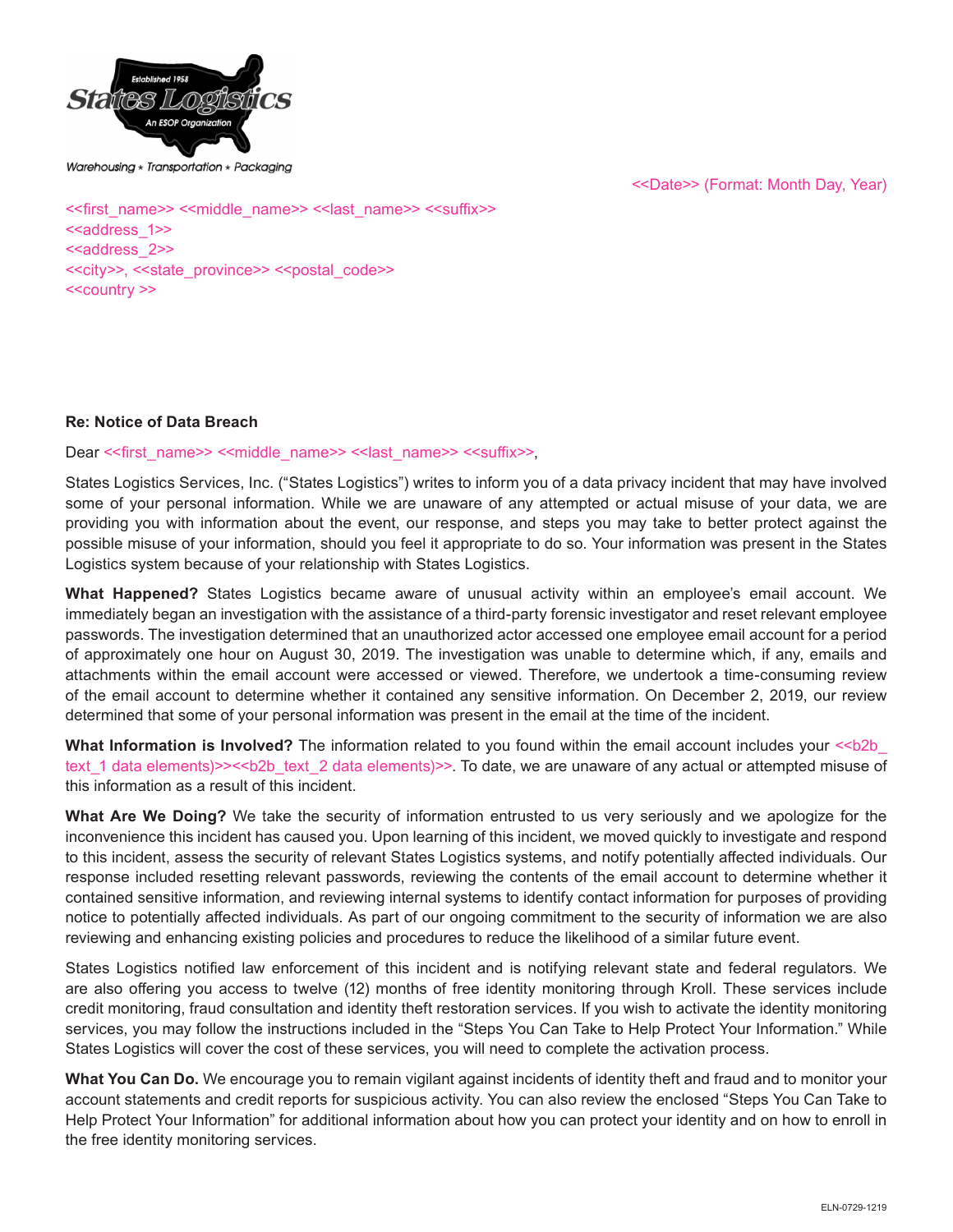**For More Information.** We understand that you may have questions about this incident that are not addressed in this letter. If you have additional questions, we have set up a call center that you can reach at 1-844-907-1668, 8:00 am to 5:30 pm central time, Monday through Friday excluding major US holidays. You can also write to us at Attn. CEO, 5650 Dolly Avenue, Buena Park, CA 90621.

Sincerely,

Dalwich

Danny Monson CEO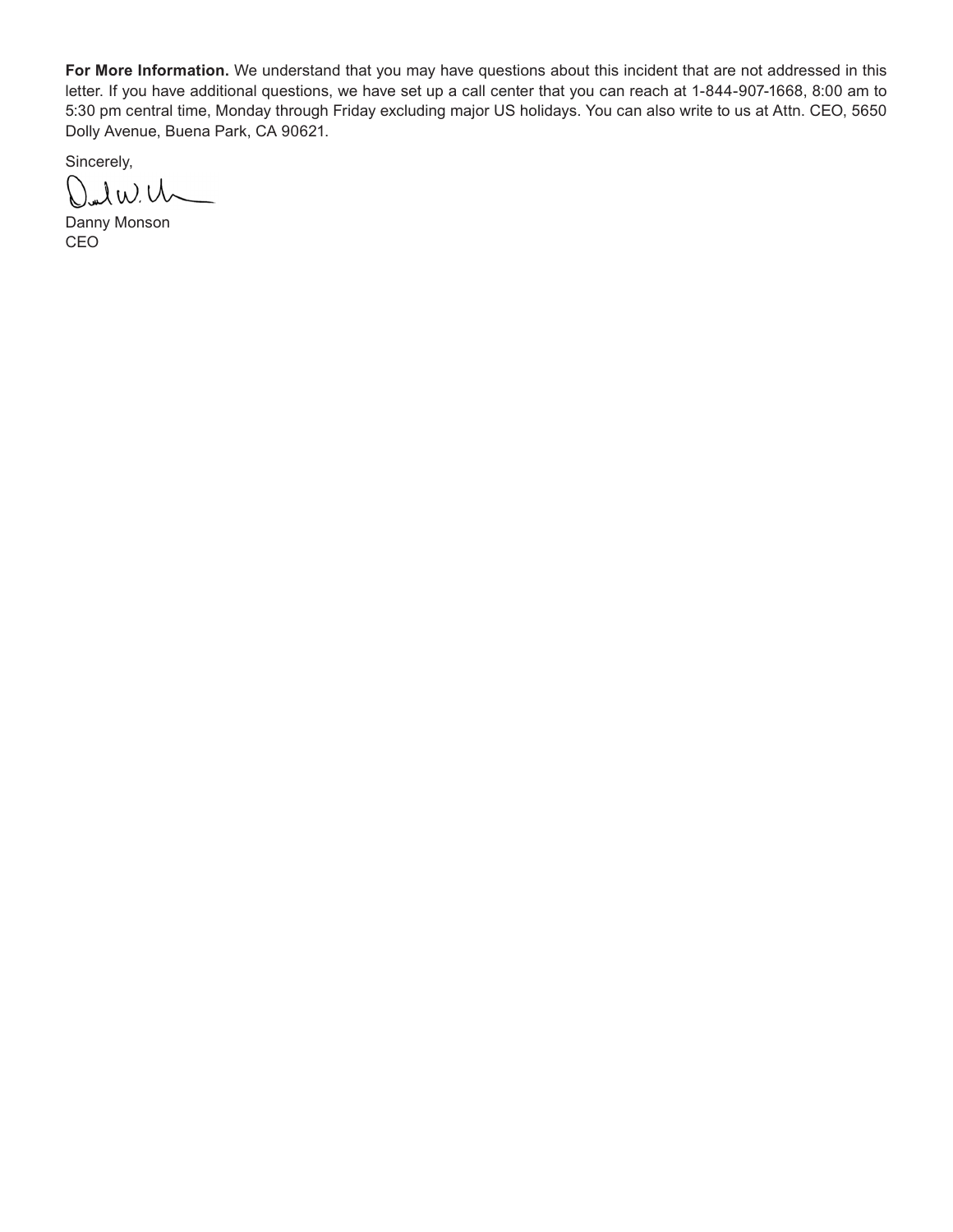# **Steps You Can Take to Help Protect Your Information**

# **Activate Your Complimentary Identity Monitoring**

To help relieve concerns and restore confidence following this incident, we have secured the services of Kroll to provide identity monitoring at no cost to you for one year. Kroll is a global leader in risk mitigation and response, and their team has extensive experience helping people who have sustained an unintentional exposure of confidential data. Your identity monitoring services include Credit Monitoring, Fraud Consultation, and Identity Theft Restoration.

Visit **enroll.idheadquarters.com** to activate and take advantage of your identity monitoring services.

*You have until April 2, 2020 to activate your identity monitoring services.*

Membership Number: **<<Member ID>>**

# **Monitor Your Accounts**

We encourage you to remain vigilant against incidents of identity theft and fraud, to review your account statements, and to monitor your credit reports for suspicious activity. Under U.S. law, you are entitled to one (1) free credit report annually from each of the three (3) major credit reporting bureaus. To order your free credit report, visit www.annualcreditreport.com or call, toll-free, 1-877-322-8228. You may also contact the three (3) major credit bureaus directly to request a free copy of your credit report.

You have the right to place a "security freeze" on your credit report, which will prohibit a consumer reporting agency from releasing information in your credit report without your express authorization. The security freeze is designed to prevent credit, loans, and services from being approved in your name without your consent. However, you should be aware that using a security freeze to control who gets access to the personal and financial information in your credit report may delay, interfere with, or prohibit the timely approval of any subsequent request or application you may make regarding a new loan, credit, mortgage, or any other account involving the extension of credit. Pursuant to federal law, you cannot be charged to place or lift a security freeze on your credit report. Should you wish to place a security freeze, please contact the major consumer reporting agencies listed below:

| <b>Experian</b>                                                      | <b>TransUnion</b> | Equifax                   |
|----------------------------------------------------------------------|-------------------|---------------------------|
| PO Box 9554                                                          | P.O. Box 160      | PO Box 105788             |
| Allen, TX 75013                                                      | Woodlyn, PA 19094 | Atlanta, GA 30348-5788    |
| 1-888-397-3742                                                       | 1-888-909-8872    | 1-800-685-1111            |
| www.experian.com/freeze/center.html www.transunion.com/credit-freeze |                   | www.equifax.com/personal/ |
|                                                                      |                   | credit-report-services    |

In order to request a security freeze, you will need to provide the following information:

- 1. Your full name (including middle initial as well as Jr., Sr., II, III, etc.);
- 2. Social Security number;
- 3. Date of birth;
- 4. If you have moved during the past five (5) years, the addresses where you have lived over the prior five (5) years;
- 5. Proof of current address, such as a current utility bill or telephone bill;
- 6. A legible photocopy of a government-issued identification card (state driver's license or ID card, military identification, etc.); and
- 7. If you are a victim of identity theft, a copy of either the police report, investigative report, or complaint to a law enforcement agency concerning identity theft.

As an alternative to a security freeze, you have the right to place an initial or extended "fraud alert" on your credit file at no cost. An initial fraud alert is a 1-year alert that is placed on a consumer's credit file. Upon seeing a fraud alert display on a consumer's credit file, a business is required to take steps to verify the consumer's identity before extending new credit. If you are a victim of identity theft, you are entitled to an extended fraud alert, which is a fraud alert lasting seven (7) years. Should you wish to place a fraud alert, please contact any one of the agencies listed below:

**Experian** P.O. Box 9554 Allen, TX 75013 1-888-397-3742 www.experian.com/fraud/center.html

**TransUnion** P.O. Box 2000 Chester, PA 19016 1-800-680-7289 www.transunion.com/fraud-victimresource/place-fraud-alert

**Equifax** P.O. Box 105069 Atlanta, GA 30348 1-800-766-0008 www.equifax.com/personal/ credit-report-services